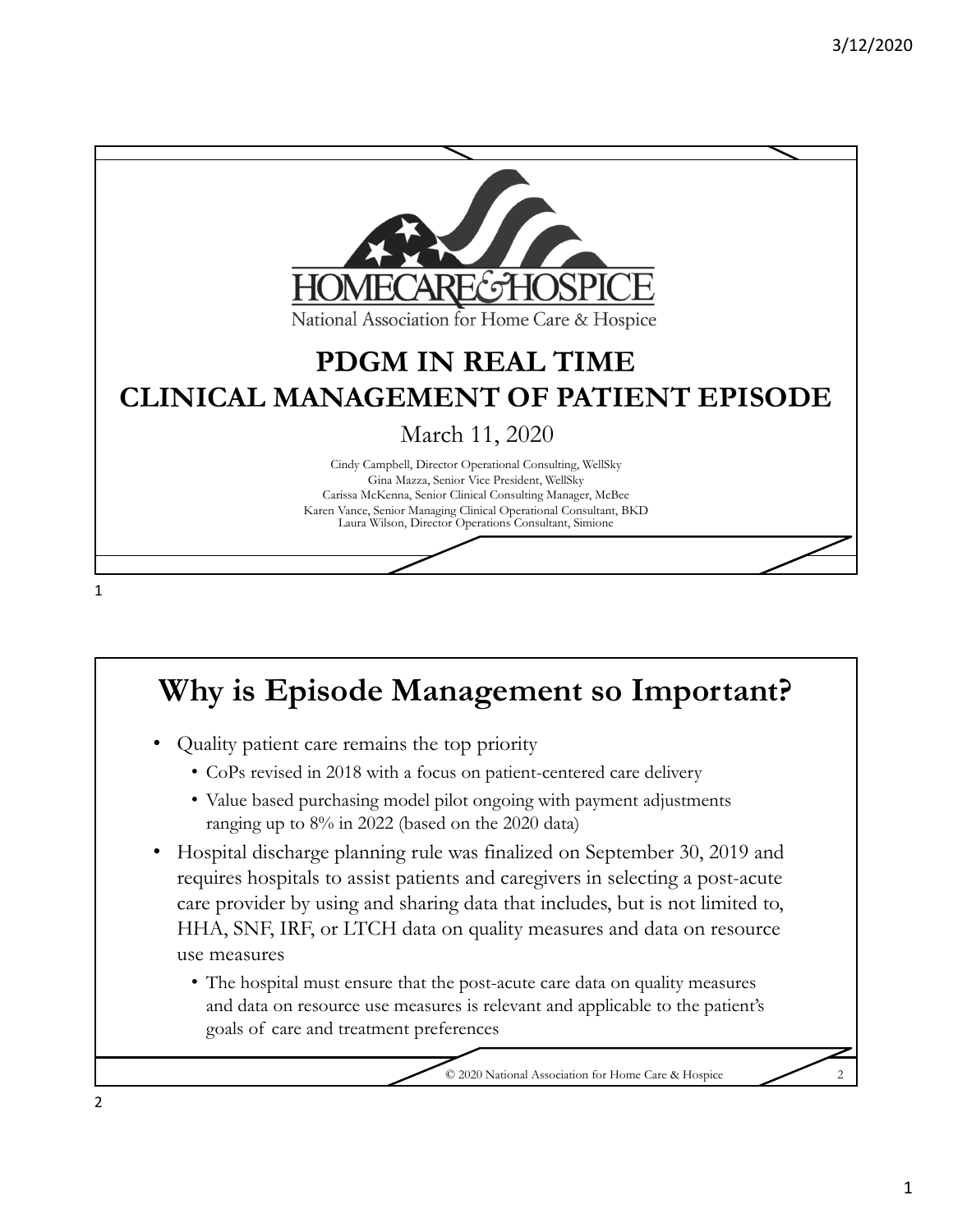## **PDGM: Highlighting the Changes Driving Efficient Patient Care**

### **PPS**

- One 60-day episode
- Single LUPA threshold of 5 visits
- More therapy  $=$  higher reimbursement
- RAP payments
	- 60% of the 60-day episode for SOC
	- 50% of the 60-day episode for recertifications

### **PDGM**

- Two 30-day periods within one 60-day episode
- Each 30-day period includes a unique LUPA threshold ranging from 2 to 6 visits dependent on the case-mix group assignment
- More therapy  $=$  no change to reimbursement
- RAP payments phasing out
	- Reduced in 2020 to 20% of the 30-day period for both SOC and recertifications
	- Eliminated entirely in 2021
		- "No pay" RAP in 2021 with an associated penalty for late submission
		- New Notice of Admission (NOA) in 2022 with an associated penalty for late submission

© 2020 National Association for Home Care & Hospice 3 3

## **PDGM: Highlighting the Changes Driving Efficient Patient Care**

### **PPS**

3

- CY 2020 national, standardized 60-day episode payment \$3,220.79
	- For episodes spanning the January 1, 2020 implementation of the PDGM
- 5 visits in 60 days=full 60-day episodic reimbursement

### **PDGM**

- CY 2020 national, standardized 30-day period payment \$1,864.03
	- For episodes beginning on or after January 1, 2020
- Case-mix specific LUPA threshold for the period met=full 30-day period reimbursement

© 2020 National Association for Home Care & Hospice 4 4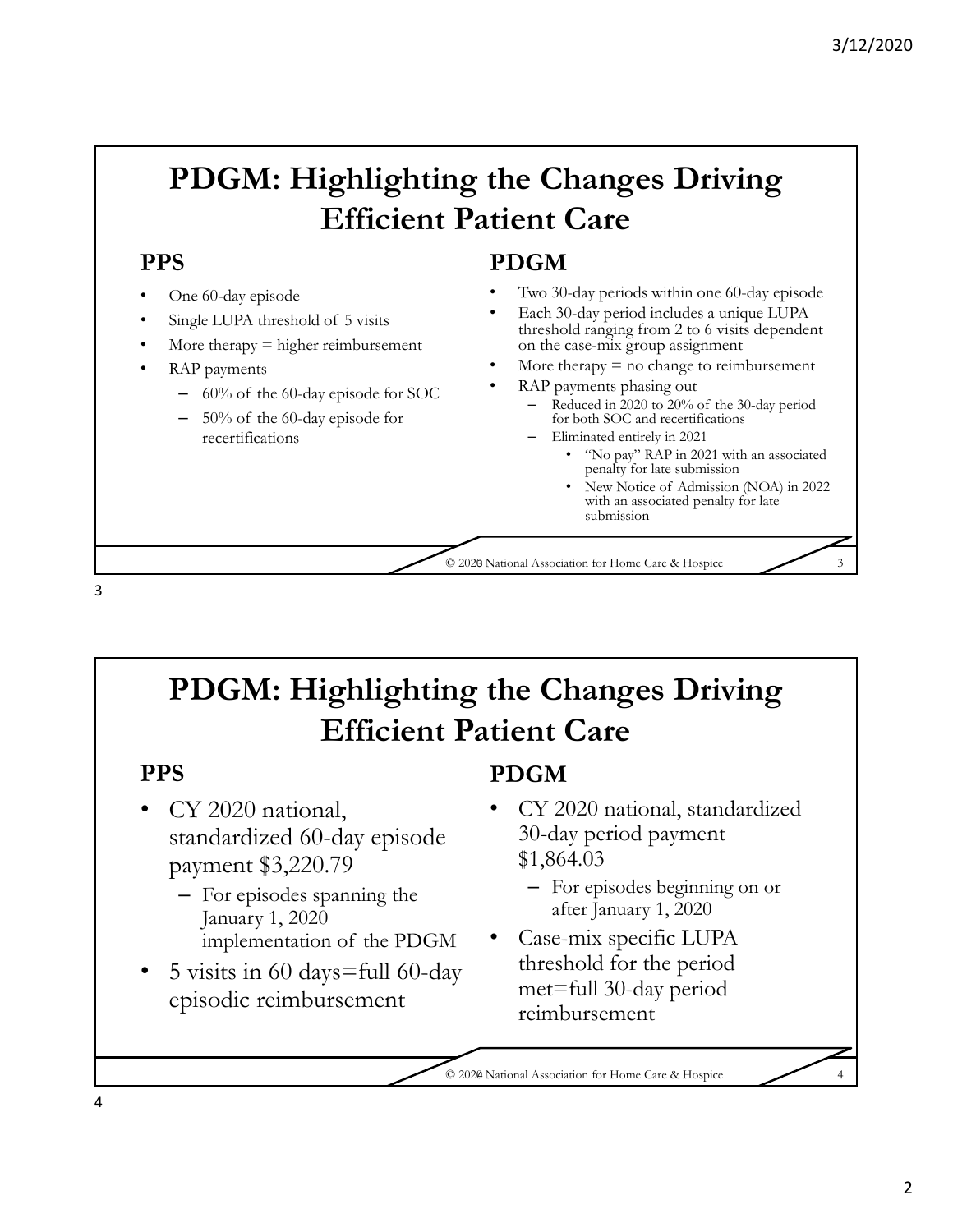## **PPS vs PDGM: Reimbursement Scenarios**

#### **PPS**

#### **Scenario 1:**

Provider receives one "full" 60-day episode reimbursement

#### **Scenario 2:**

Provider does not meet the LUPA threshold for the 60-day episode, receives payment per the visit for the 60-day episode

#### **PDGM**

#### **Scenario 1:**

Provider receives one "full" 30-day reimbursement period, continues into the subsequent 30-day period and receives a second "full"

#### 30-day reimbursement

**Scenario 2:**

Provider receives one "full" 30-day reimbursement period, continues into the subsequent 30-day period and discharges without meeting the LUPA threshold, receives payment per the visit for the subsequent 30-day period

#### **Scenario 3:**

Provider receives one "full" 30-day reimbursement period and discharges

#### **Scenario 4:**

Provider does not meet the LUPA threshold for the first or subsequent 30-day period, receives payment per the visit for both 30-day periods

© 2020 National Association for Home Care & Hospice 5 5

5



6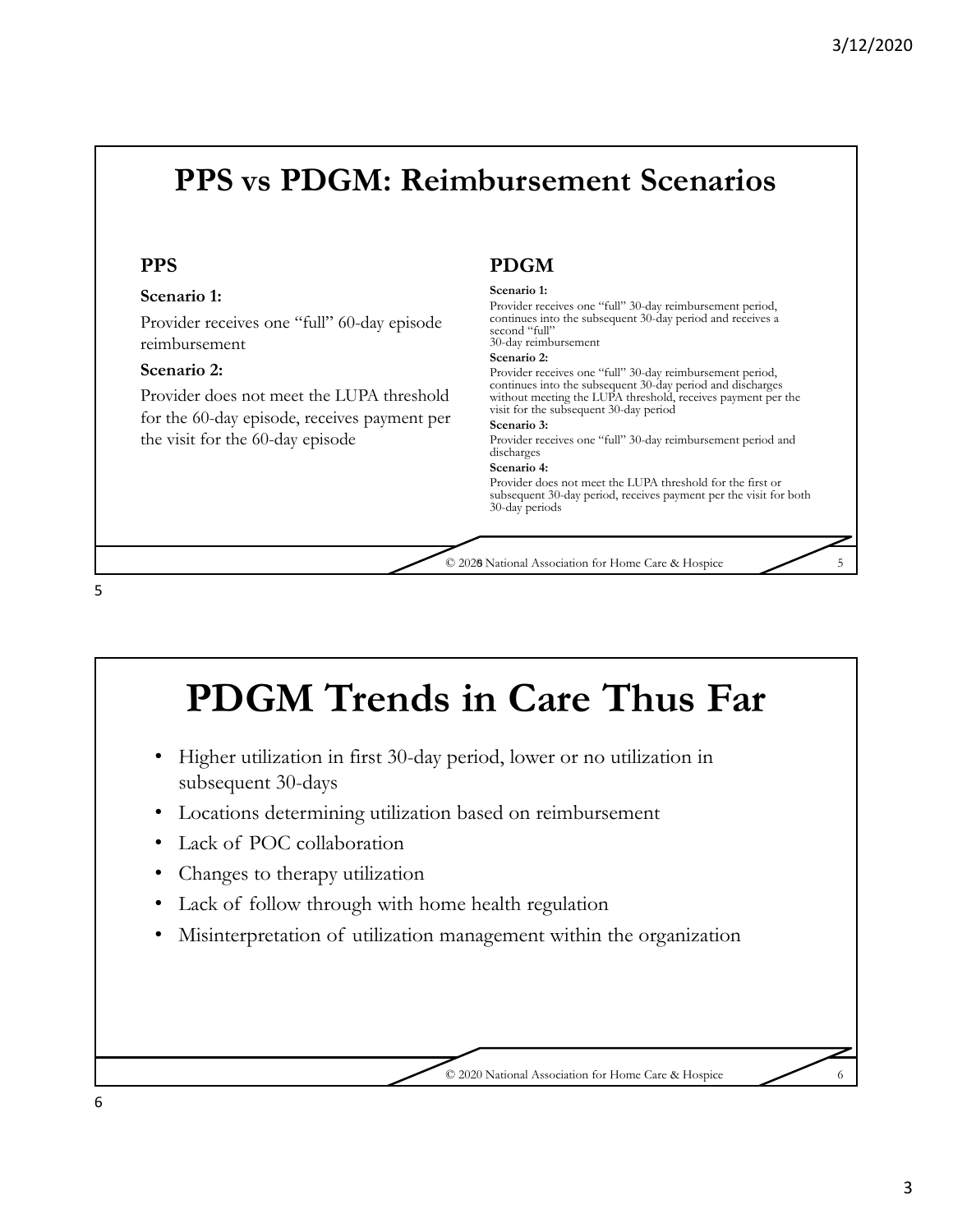

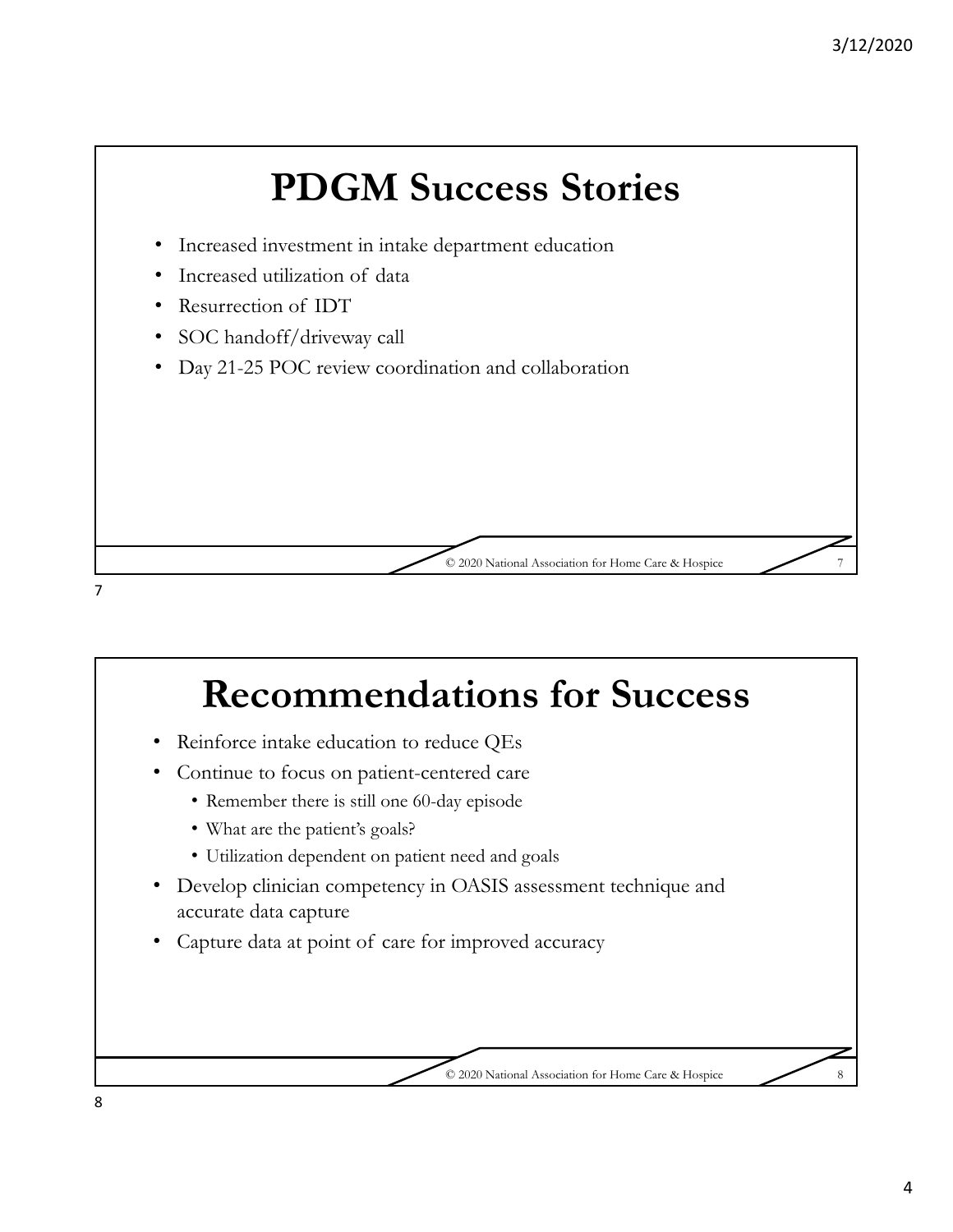

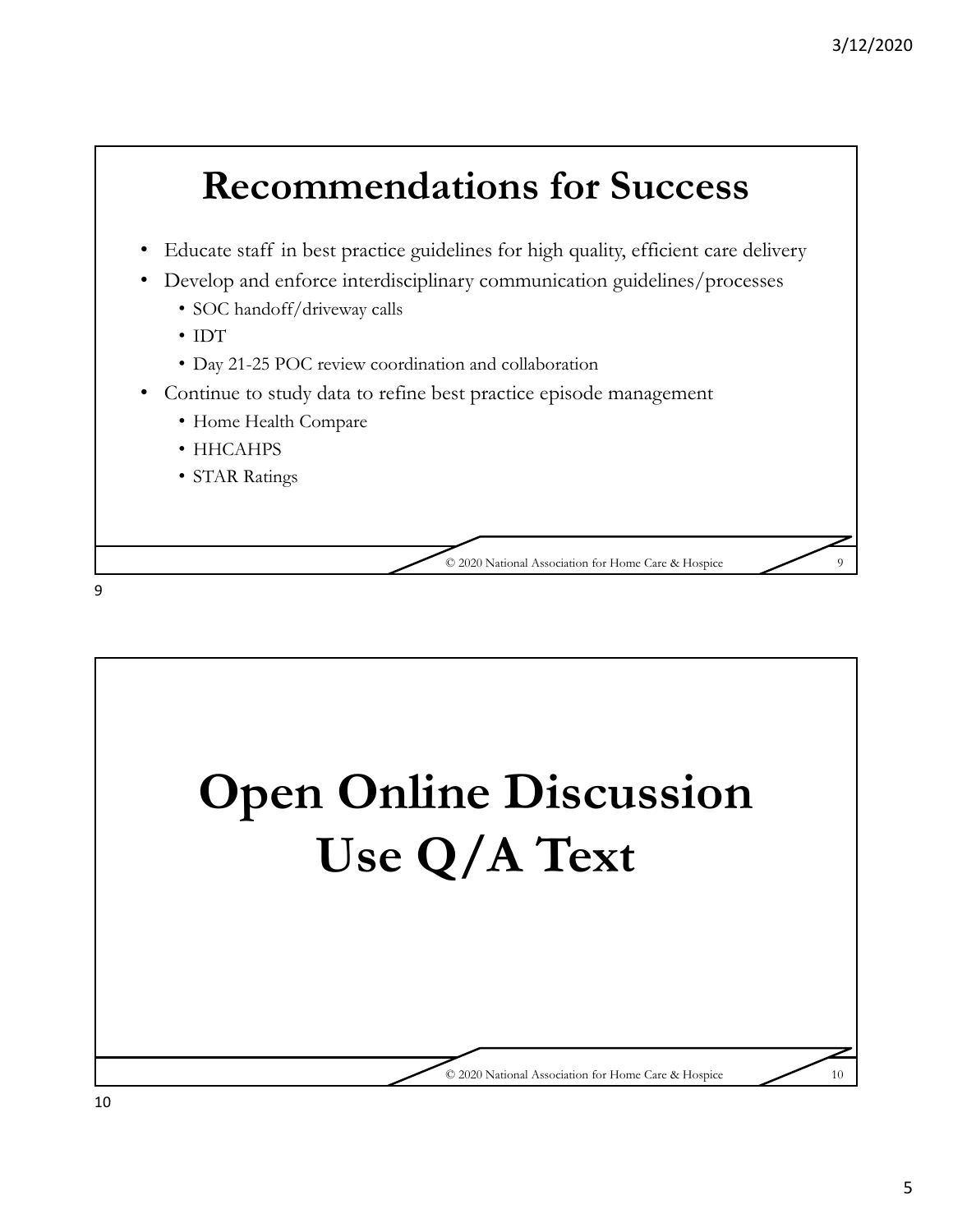

# **PDGM In Real Time Webinar Series**

**February 12, 2020** EMR Readiness

**February 19, 2020** Coding in PDGM

**February 26, 2020** Cash Flow & LUPAs **March 4, 2020** Therapy in PDGM

**March 11, 2020 [TODAY]** Clinical Management of Patient Episode

**March 18, 2020 [NEXT WEEK]** Data Analytics

Access past webinars on-demand by visiting: nahc.org/webinars

© 2020 National Association for Home Care & Hospice 12